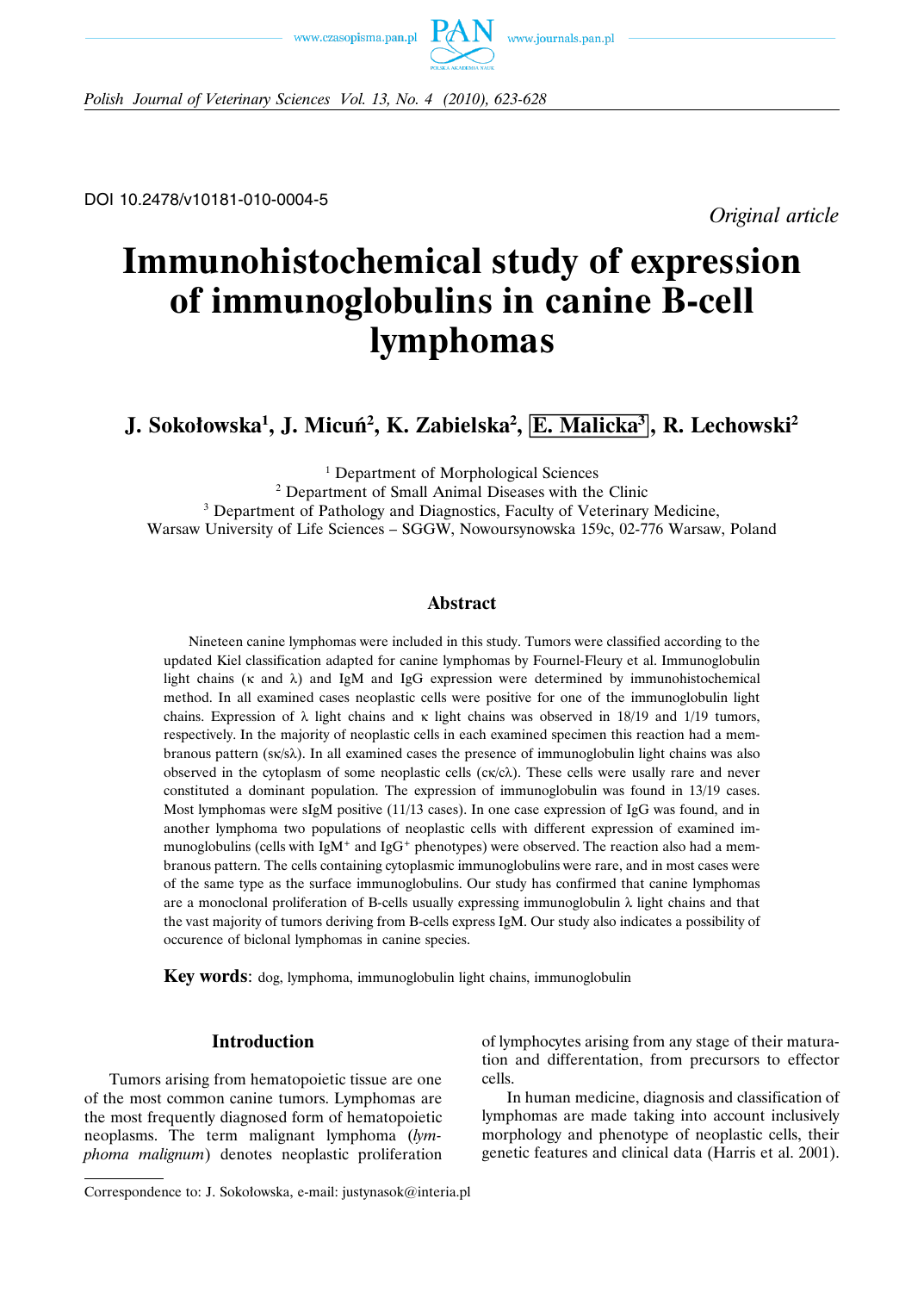

*624 J. Sokołowska et al.*

One of the most important steps in the histopathological diagnosis of lymphomas is phenotype determination on the basis of the panel of specific antibodies. Unfortunately, estimation of the phenotype of canine lymphomas is still limited by the paucity of specific antibodies recognizing canine lymphoid antigens.

Immunoglobulins and immunoglobulin light chains are the markers of B lymphocytes, used in lymphoma diagnostics.

Demonstration of light chain expression on lymphocytes is not only a way of identifying B cells, but also, and perhaps above all, it is the most important marker used to distinguish neoplastic monoclonal proliferation from reactive hyperplasia of B cells. It is well known that each B lymphocyte produces one kind of immunoglobulin which, depending on its class, consists of one heavy chain  $(α, γ, δ, ε, μ)$  and one out of two light chains, either λ or κ. In the case of reactive hyperplasia, there is a polyclonal population of B cells restricted to lambda or kappa light chain production. Demonstration of a monoclonal population of lymphocytes producing only one type of light chain almost always indicates a neoplastic process (Levy et al. 1977, Mioduszewska 1998). In humans, the ratio of kappa to lambda bearing B cells in lymphoid tissue is 2:1. Any deviation from this physiological balance indicates a clonal proliferation of lymphocytes (Levy et al. 1977). Compared with humans, in animals, including dogs, the physiological light chain ratio is largely dominated by the lambda chains (Arun et al. 1996).

Other B cell lineage markers are immunoglobulin molecules. They are located on the surface or in the cytoplasm of lymphocytes. Their localisation, class and intensity of expression depend on the stage of maturation and differentation process of a given B cell. IgM, immunoglobulin with a μ heavy chain is present on immature B cells, naive lymphocytes including B cells in the primary follicles and in mantle of the secodary follicles (surface immunoglobulins), and in plasma cells taking part mainly in primary immune response (cytoplasmic immunoglobulins). IgG, immunoglobulin with a  $\gamma$  heavy chain is present on B cells involved in the secondary immune response, including germinal center cells of the secondary follicles (surface immunoglobulins) and plasmocytes (cytoplasmic immunoglobulins) (Ferry and Harris 1997). Demonstration of a given immunoglobulin expression in lymphoma cells, in particular determination of its localisation (surface/cytoplasmic) in conjunction with other data on their phenotype and morphology, is used in a differentiate diagnosis of certain types of lymphomas with similar morphology.

There are just a few studies on the expression of immunoglobulin light chains and immunoglobulin molecules on canine lymphoma cells. Thus, the aim of this study was evaluation of the expression of these markers in canine lymphomas.

## **Matherials and Methods**

Nineteen popliteal lymph nodes with lymphoma of B-cell origin were included in this study. The material was collected by surgical biopsy from dogs with suspected multicentric lymphoma.

All specimens were fixed in 10% neutral buffered formalin and processed by common paraffin technique. Tumors were classified according to the updated Kiel classification adapted to canine species by Fournel-Fleury et al. (1997).

Immunoglobulin light chains and IgM and IgG expression were determined immunohistochemically using the following polyclonal antibodies: anti-kappa light chains, anti-lambda light chains, anti-IgM and anti-IgG (Dako, Carpenteria, CA, USA).

All immunohistochemical procedures were performed according to the manufacturer's protocols. Antigens were unmasked either by twice microwaving in citrate buffer (immunoglobulin light chains) or by incubation with proteinase K (IgM, IgG). Sections were then incubated with primary antibody (diluted 1:1000, 1:150, 1:250 for immunoglobulin light chains, IgM and IgG respectively) for 1 hour at room temperature. The En Vision+TM Peroxidase® (Dako) visualization system was used for antigen detection.

Reactive canine lymph nodes were used as a positive control and substitution of primary antibody by Tris Buffered Saline was employed for negative controls.

For each pair of antibodies (kappa and lambda light chains as well as IgM and IgG) the dominant cell population was determined. The number of cells reacting with the latter antibody was estimated semiqualitatively using a scale from  $+$  to  $+++$ . The cellular staining pattern, membraneous or cytoplasmic (surface/cytoplasmic immunoglobulins, s/c), was defined and the dominant expression pattern was determined. Additionally, the number of cells showing the opposite staining pattern were semiqualitatively scored using a scale from  $+$  to  $+++$ .

#### **Results**

Clinical and pathological characteristics of 19 cases of B-cell lymphomas are presented in Table 1.

The B-cell lymphomas examined represented the following subtypes: immunoblastic – 1 case, centroblastic-centrocytic – 5 cases, centroblastic – 7 cases and Burkitt-like – 6 cases.

In each of the examined cases, almost all neoplastic cells were positive for one of the immunoglobulin light chains. This reaction has a membranous pattern (sk/s $\lambda$ ). All cases expressed  $\lambda$  light chain, except one tumor in which κ light chain expression was found (Table 2).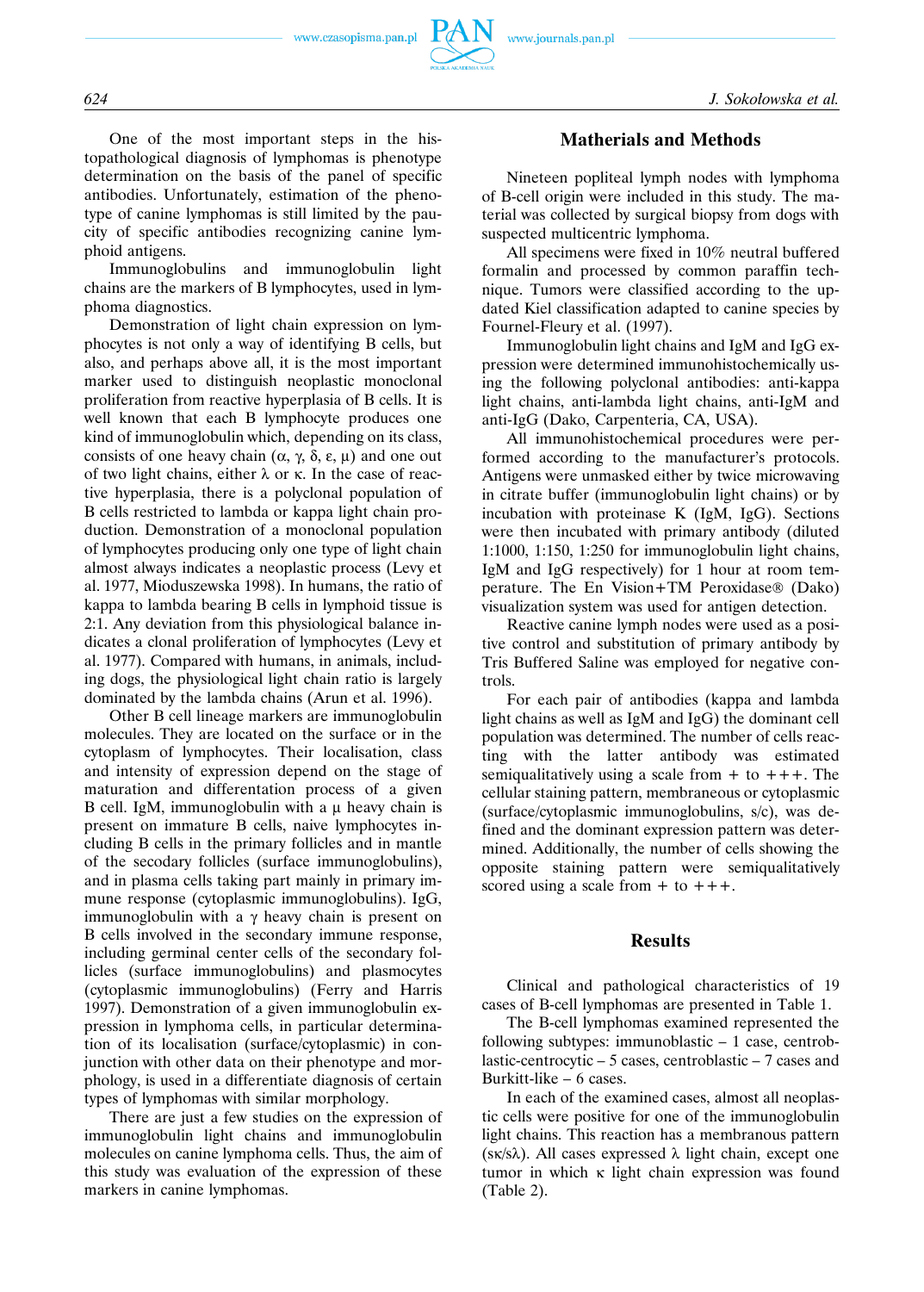## *Immunohistochemical study of expression... 625*

| Case<br>no.    | <b>Breed</b>        | Age<br>(years) | <b>Sex</b> | Type of lymphoma          | Clinical stage at<br>time of biopsy |
|----------------|---------------------|----------------|------------|---------------------------|-------------------------------------|
| 1              | Mongrel             | 9              | Female     | Centroblastic-centrocytic | <b>IIIa</b>                         |
| $\overline{c}$ | Miniature schnauzer | 7              | Female     | Centroblastic-centrocytic | <b>IV<sub>b</sub></b>               |
| 3              | <b>Great Dane</b>   | 7              | Male       | Centroblastic-centrocytic | <b>IV<sub>b</sub></b>               |
| 4              | Irish setter        | 8              | Female     | Centroblastic-centrocytic | <b>IIIb</b>                         |
| 5              | Mongrel             | 13             | Female     | Centroblastic-centrocytic | IIIa                                |
| 6              | Mongrel             | 12             | Male       | Immunoblastic             | <b>IV<sub>b</sub></b>               |
| 7              | German shepherd     | 3              | Female     | Centroblastic             | IIIa                                |
| 8              | Mongrel             | 13             | Male       | Centroblastic             | <b>IVa</b>                          |
| 9              | Rhodesian ridgeback | $\overline{4}$ | Male       | Centroblastic             | IIIb                                |
| 10             | <b>Bull</b> terrier | $\overline{7}$ | Female     | Centroblastic             | <b>IV<sub>b</sub></b>               |
| 11             | <b>Briard</b>       | 4              | Female     | Centroblastic             | <b>IV<sub>b</sub></b>               |
| 12             | Stafford            | 6              | Male       | Centroblastic             | Vb                                  |
| 13             | Mongrel             | 9              | Female     | Centroblastic             | IIIa                                |
| 14             | Rottweiler          | 4              | Male       | Burkitt-like              | IIIa                                |
| 15             | Rottweiler          | 6              | Female     | Burkitt-like              | <b>IIIb</b>                         |
| 16             | Beagle              | $\overline{7}$ | Male       | Burkitt-like              | <b>IIIa</b>                         |
| 17             | Mastiff             | 5              | Female     | Burkitt-like              | <b>IV<sub>b</sub></b>               |
| 18             | <b>Bullmastiff</b>  | 9              | Male       | Burkitt-like              | <b>IV<sub>b</sub></b>               |
| 19             | Doberman            | 12             | Female     | Burkitt-like              | Vb                                  |

Table 1. Clinical and pathological characteristics of examined cases of B-cell lymphomas.

Table 2. Expression of surface immunoglobulins in examined morphological subtypes of B-cell lymphomas.

|                           | Number   |            | Light chain expression | Immunoglobulin expression |      |          |  |
|---------------------------|----------|------------|------------------------|---------------------------|------|----------|--|
| Morphological subtype     | of cases | $s\lambda$ | S <sub>K</sub>         | sIgM                      | sIgG | sIgMsIgG |  |
| Centroblastic-centrocytic |          | 5/5        | 0/5                    | 3/5                       | 0/5  | 0/5      |  |
| Immunoblastic             |          | 1/1        | 0/1                    | 1/1                       | 0/1  | 0/1      |  |
| Centroblastic             |          | 7/7        | 0/7                    | 4/7                       | 0/7  | 1/7      |  |
| Burkitt-like              |          | 5/6        | 1/6                    | 4/6                       | 1/6  | 0/6      |  |
| Total                     | 19       | 18/19      | 1/19                   | 11/19                     | 1/19 | 1/19     |  |

In all examined cases the presence of immunoglobulin light chains was also observed in the cytoplasm of neoplastic cells  $(c\kappa/c\lambda)$ . In one case, cells containing cytoplasmic light chains (cλ**<sup>+</sup>**) were quite abundant, but they were not a dominant population. In all other cases the positive cytoplasmic reaction with light chains was observed only in single cells.

In the majority of examined lymphomas in which the presence of cells containing cytoplasmic light chains was observed (18/19 cases), these cells expresessed the same type of light chains as the main cell population with a membranous pattern of reaction. In 6 of 19 cases (including 5 sλ**<sup>+</sup>** lymphomas and

1 sκ**<sup>+</sup>** lymphoma), there were also a few cells showing the expression of the latter light chain in the cytoplasm.

In 7 of 18 cases of sλ**<sup>+</sup>** lymphomas the number of cells containing cytoplasmic λ**<sup>+</sup>** light chains was estimated as +. Six tumors contained a greater number of cells showing cytoplasmic pattern of λ light chain expression, estimated as  $++$ . In the remaining 5 lymphomas, the presence of these cells was assessed as +++. Moreover, in 5 of 18 cases the presence of cells with cκ**<sup>+</sup>** phenotype was observed. The number of these cells in 3 of 5 cases was estimated as  $+$ , and in the remaining 2 cases as  $++$  and  $+++$ , respectively.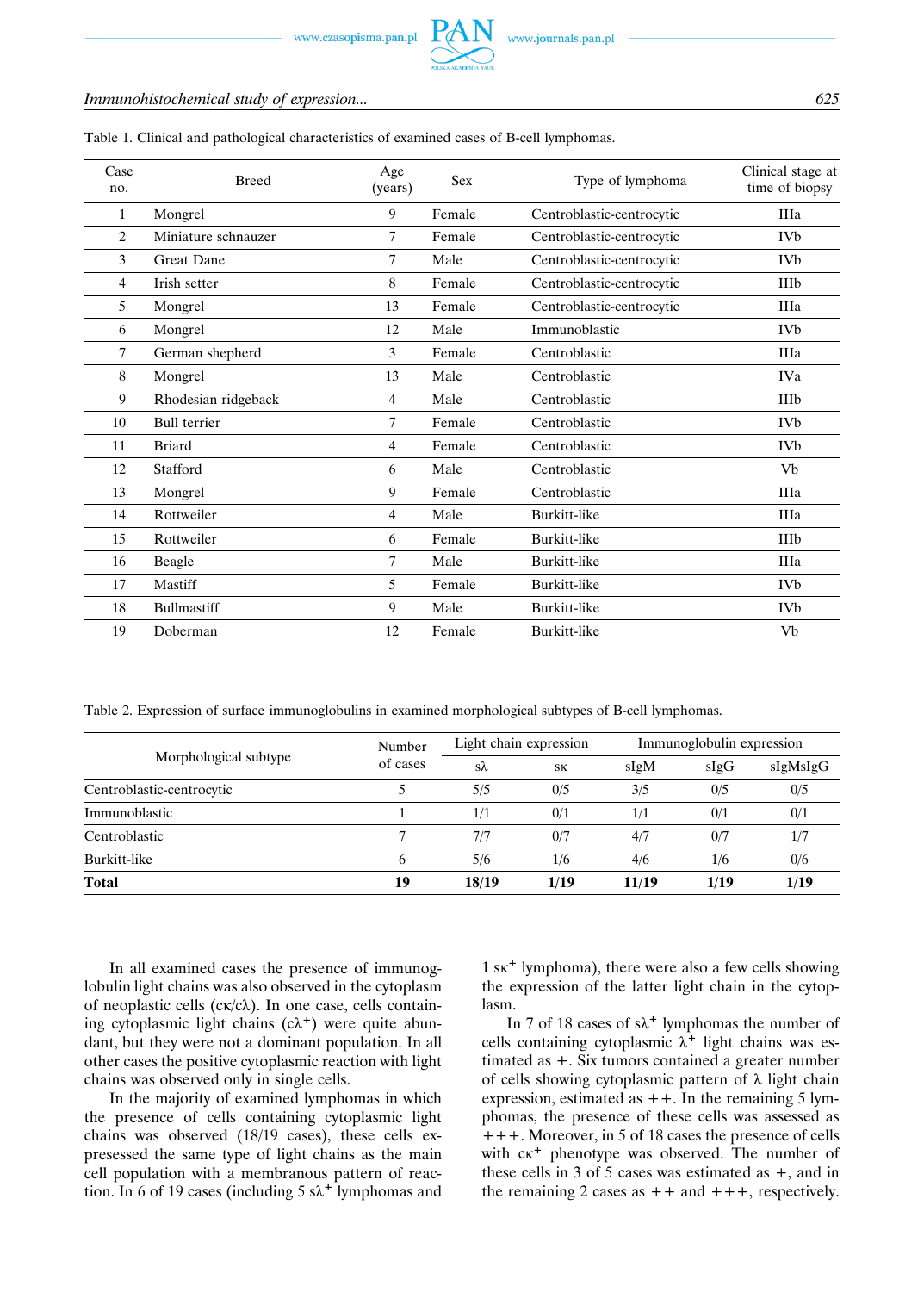www.czasopisma.pan.pl

www.journals.pan.pl

|                           | Number<br>of cases | $c\lambda$ |      |         | $c\kappa$ |               |               | clgM |      |       | cIgG |      |       |
|---------------------------|--------------------|------------|------|---------|-----------|---------------|---------------|------|------|-------|------|------|-------|
| Morphological subtype     |                    | $\pm$      | $^+$ | $+ + +$ |           | $+$<br>$\div$ | $\pm$<br>$^+$ |      | ┿    | $+++$ |      | ┿    | $+++$ |
| Centroblastic-centrocytic | 5                  | 2/5        | 1/5  | 2/5     | 0/5       | 1/5           | 0/5           | 1/5  | 1/5  | 1/5   | 0/5  | 0/5  | 1/5   |
| Immunoblastic             |                    | 1/1        | 0/1  | 0/1     | 0/1       | 0/1           | 0/1           | 1/1  | 0/1  | 0/1   | 0/1  | 0/1  | 0/1   |
| Centroblastic             | 7                  | 3/7        | 3/7  | 1/7     | 2/7       | 0/7           | 1/7           | 4/7  | 0/7  | 0/7   | 1/7  | 0/7  | 1/7   |
| Burkitt-like              | 6                  | 2/6        | 2/6  | 2/6     | 1/6       | 1/6           | 0/6           | 2/6  | 3/6  | 0/6   | 0/6  | 0/6  | 1/6   |
| <b>Total</b>              | 19                 | 8/19       | 6/19 | 5/19    | 3/19      | 2/19          | 1/19          | 8/19 | 4/19 | 1/19  | 1/19 | 0/19 | 3/19  |

In the case of sκ**<sup>+</sup>** lymphoma, the number of cκ**<sup>+</sup>** cells was assesed as  $++$ . The presence of single  $c\lambda^{+}$  cells was also noted, estimated as  $+$ . The data are presented in Table 3.

The expression of IgM and/or IgG was found in 13 out of 19 examined cases (Table 2). As in the case of light chain expression, in all examined specimens, the vast majority of neoplastic cells showed a membranous pattern of reaction (sIgM/sIgG). The majority of cases of lymphomas were sIgM positive (11/13 cases). In one case expression of IgG was found, and in another two populations of neoplastic cells of different phenotype were observed: sIgM<sup>+</sup> B-cells constituted a larger part of tumor parenchyma and sIgG<sup>+</sup> B-cells formed irregular foci scattered through neoplastic tissue. Infiltrates of sIgG+ B-cells were localized around lymph node trabecules and vessels. Both sIgG**<sup>+</sup>** and sIgM+sIgG**<sup>+</sup>** lymphomas were of sλ**<sup>+</sup>** phenotype.

In the examined cases the presence of immunoglobulins in the cytoplasm of single cells was also observed (Table 3). In  $slgM^+$  lymphomas the  $clgM^+$ cells were found in all analyzed cases, their amount was estimated as  $+,++$  and  $++$  in 6, 4 and 1 cases, respectively. Moreover, in one  $\text{sigM}^+$  tumor, the presence of  $cIgG<sup>+</sup>$  was found, and their number was assessed as  $++$ . This was a case of lymphoma with the largest number of B-cells containing cytoplasmic light chains. The lymphoma of sIgG<sup>+</sup> phenotype contained quite a large population of  $cIgG<sup>+</sup>$  cells (estimated as  $++$ ), no cIgM<sup>+</sup> cells were observed in this case. In the tumor of sIgM+sIgG+ phenotype, both examined immunoglobulins were observed in the cytoplasm of single cells, estimated as +.

In 4 of 6 cases of sIgM-sIgG- lymphomas no cells showing cytoplasmic expression of the examined immunoglobulins were observed. In one case (centroblastic lymphoma)  $cIgG<sup>+</sup>$  cells were quite numerous, estimated as  $+++$ , and in other one (Burkitt-like lymphoma) only single cells expressing cIgM were found, assesed as +.

## **Discussion**

Our results confirmed the monoclonal character of neoplastic proliferation of B-cells in all examined cases. They show that the vast majority of canine lymphomas express  $λ$  light chains, which accounted for 94.7% of all examined cases, whereas the monoclonal proliferation of κ**<sup>+</sup>** neoplastic cells was found only in one case (5.3%). Similar results have been obtained in those few studies, which also examined light chain expression in canine B-cell lymphomas. Fournel-Fleury et al. (1997) have shown expression of  $\lambda$  light chain in 85.2% of 22 examined cases; however, the frequency of κ**<sup>+</sup>** lymphomas was higher (14.8%) than in our study. In a study of cutaneous lymphoid neoplasms, expression of  $\lambda$  light chain was observed in about 60% of examined tumors (Sandusky et al. 1987). Similarly, most canine plasmocytomas express  $\lambda$  light chain, and  $\kappa^+$  neoplasms are much rarer. In one of the studies (Brunnert and Altman 1991) they constituted 24% of cases, whereas in another study (Cangul et al. 2002) all 63 examined cases of plasmocytoma were positive for λ light chain, whereas κ**<sup>+</sup>** plasma cells were seen only in the cellular infiltration around tumors.

All examined cases of canine lymphomas showed a membranous pattern of light chains expression. The presence of cytoplasmic light chains is a characteristic feature of lymphoplasmocytic lymphoma and plasma cell neoplasms. Moreover, the variable number of tumor cells expressing cytoplasmic light chains is observed in some other morphological subtypes of lymphomas, including diffuse large B-cell lymphoma which is a large and heterogenous group of lymphoma (Mioduszewska 1998). This subtype of lymphoma, marked out in the latest lymphoma classifications (REAL, WHO) includes several different morphological variants, including centroblastic lymphoma, immunoblastic lymphoma and Burkitt-like lymphoma, i.e. the morphological subtypes identified in our study (Mioduszewska 1998, Gatter and Warnke 2001). The presence of single cells with cytoplasmic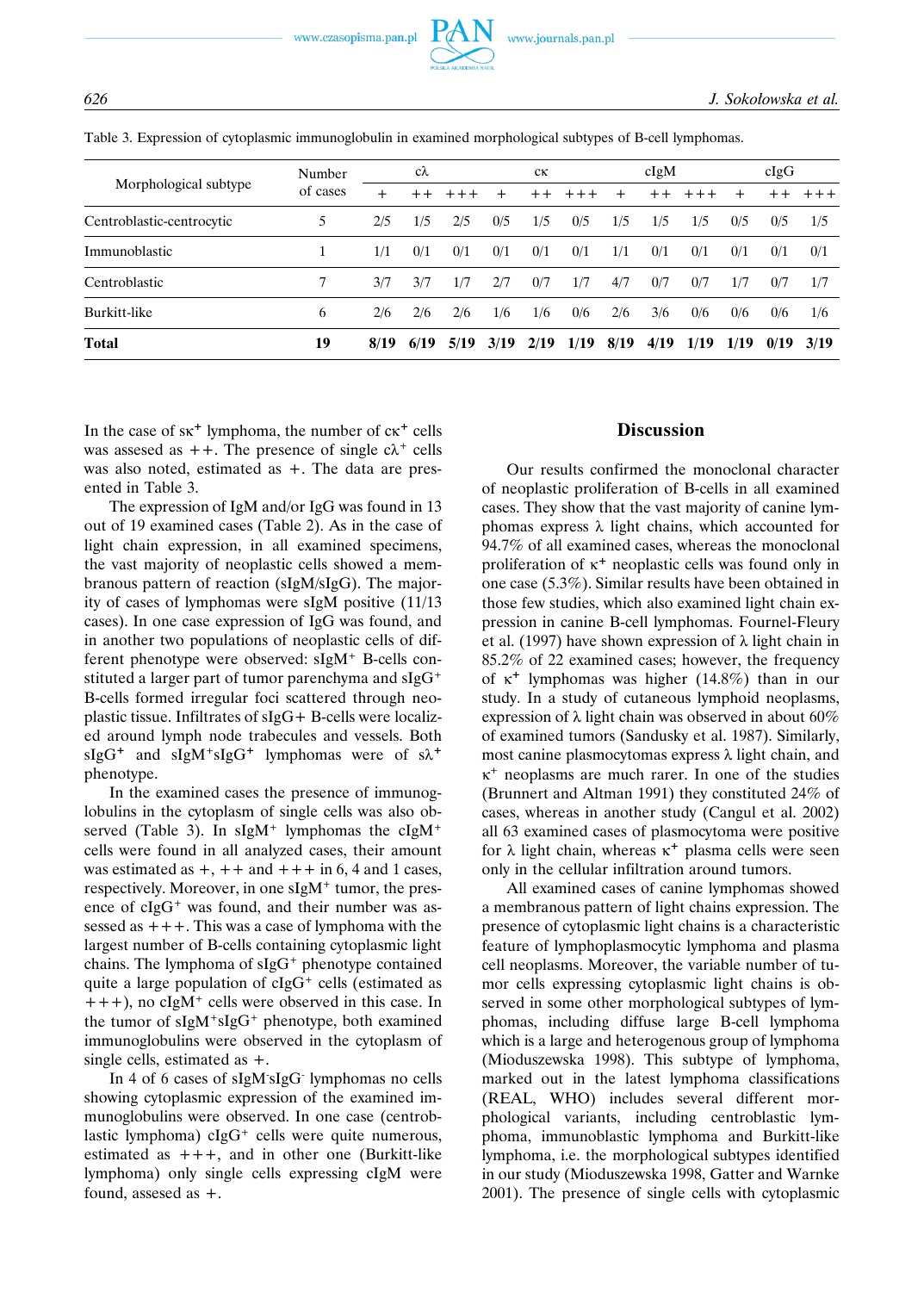light chain expression was observed in 8 of 19 examined cases. Surprisingly, in the research of Fournel-Fleury et al. (1997), among 5 lymphomas expressing cytoplasmic light chains, three were immunoblastic lymphomas (two others were classified as lymphoblastic lymphomas), whereas the only case of immunoblastic lymphoma identified in our study showed the presence of cytoplasmic  $\lambda$  light chain only in single cells.

More data is available on the expression of different immunoglobulin classes in canine lymphoma cells. In our study tumors with IgM expression were predominant (57.9%). In 2 cases (10.5%) neoplastic cells produced IgG. In the remaining 5 cases no expression of the examined immunoglobulins was found, which may indicate that these lymphomas produce one of the remaining immunoglobulin classes or only immunoglobulin light chains. Similarly, the results of other studies (Teske et al. 1994, Fournel-Fleury et al 1997, Wilkerson et al. 2005) indicate that tumors expressing IgM are predominant among canine B-cell lymphomas, representing from 40% to about 70% of cases. Tumors expressing other immunoglobulin classes are much rarer, they constitute 10-20% of examined cases (Teske et al. 1994, Fournel-Fleury et al 1997, Wilkerson et al. 2005). In the research of Wilkerson et al. (2005) all IgM- lymphomas expressed IgG. In a study conducted by Fournel-Fleury et al. (1997) expression of IgG was observed in 7 out of 10 IgM- tumors (2 of 3 remaining cases produced IgA; expresion of IgD was not examined in this study). In lymphomas analysed by Teske et al. (1994), the percentages of tumors expressing IgG, IgA and IgD were similar (about 12% of examined cases).

Wilkerson et al. (2005) did not classify the analysed tumous morphologically, while all cases of canine B-cell lymphomas showing expression of immunoglobulin other than IgM, included in the papers quoted above (Teske et al. 1994, Fournel-Fleury et al. 1997) were classified as immunoblastic or centroblastic lymphomas. In our study  $I \text{gG}^+$  tumors were classified as centroblastic and Burkitt-like subtypes.

In one of two lymphomas positive for IgG examined in our study IgG expression coexisted with the presence of IgM. The phenomenon of two different immunoglobulin classes being produced by lymphoma cells was also observed in individual cases by other authors (Teske et al. 1994, Fournel-Fleury et al. 1997) and not only in the case of IgG and IgM but also for other immunoglobulin classes (IgM and IgD, IgG and IgD). Among 5 cases of lymphoma showing coexistence of two classes of immunoglobulins observed by Teske et al. (1994), four were classified as centroblastic subtype. Similarly, the case of IgM and IgG positive tumor from our study was also a centroblastic lymphoma. However, in a quoted paper (Teske et al. 1994) the coexpression of two different immunoglobulin classes was observed, while in our study the presence of two separate populations of neoplastic cells producing different immunoglobulin classes was observed as  $IgM^{+}IgG^{+}$  lymphoma. This may indicate either the biclonal nature of this tumor or the occurrence of new lymphoma cell clones originating from the same neoplastic stem cell during tumor progression. Both these situations are observed in human lymphomas. Biclonal lymphomas represent a small percentage of these neoplasms (Sanchez et al. 2003). In such tumors the coexistence of two or more B-cell clones producing different immunoglobulin light and/or heavy chains are observed (Sanchez et al. 2006). The case of biclonal follicular lymphoma presenting two distinct neoplastic cell clones, one infiltrated lymph node, and the latter bone marrow, has been also described (Nakamura et al. 2009). The phenomenon of intraclonal evolution can also explain the presence of two separate lymphoma cell populations expressing different immunoglobulin classes (Ottensmeier and Stevenson 2000, Sanchez et al. 2006). The results of other studies suggest that isotype switch events can occur in lymphomas arising from germinal centers (Aarts et al. 2000, Ottensmeier and Stevenson 2000). As a result, new subsets of neoplastic B-cells producing different immunoglobulin classes within the original neoplastic clone may appear. This phenomenon has been observed in follicular lymphomas and diffuse large B-cell lymphomas (Aarts et al. 2000, Ottensmeier and Stevenson 2000). It may be that an isotype switch event occurred in the examined case, which was one of the centroblastic lymphomas and thus originated from germinal center cells. However, to confirm this molecular analysis of microdissected tissue with comparison of rearranged immunoglobulin sequences, as shown in man by Fend et al. (1999), would be necessary.

The results of our studies have confirmed that canine lymphomas are in most cases monoclonal populations of tumor cells expressing  $\lambda$  light chains, and that the vast majority of tumors deriving from B-cells express IgM. Our study also indicates the possibility of occurrence of biclonal lymphomas in canine species.

#### **References**

- Aarts WM, Bende RJ, Steenbergen EJ, Kluin PM, Ooms EC, Pals ST, van Noesel CJ (**2000**) Variable heavy chain gene analysis of follicular lymphomas: correlation between heavy chain isotype expression and somatic mutation load. Blood 95: 2922-2929.
- Arun SS, Breuer W, Hermanns W (**1996**) Immunohistochemical examination of light-chain expression (lambda/kappa ratio) in canine, feline, equine, bovine and porcine plasma cells. Zentralbl Veterinarmed A 43: 573-576.